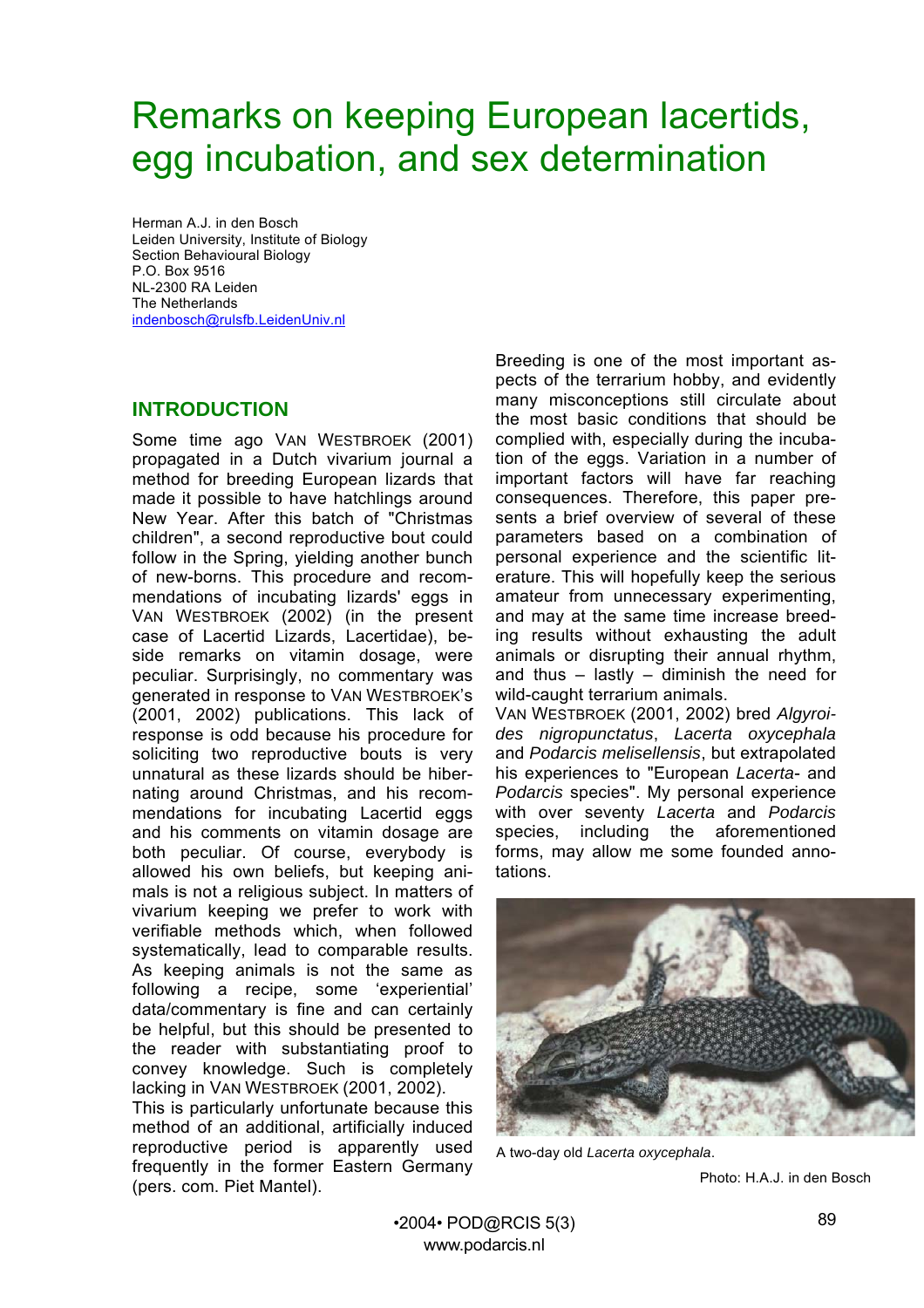## **RESEARCH**

During the last decennia, countless scientific publications have appeared that deal definitively with prejudices and half-truths that circulate in the hobby arena. Regrettably, the true vivarium enthusiast rarely takes the time to obtain information from this side of the spectrum. Considerable research has been generated on sex-determination in reptiles, more than the average reptile lover seems to realise (e.g. SPOTILA, SPOTILA & KAUFER, 1994; VIETS et al., 1994).

As in most vertebrates, in many reptiles the gender is determined at conception and the sex ratio is 1:1. This Genotypic Sex Determination (GSD) is sometimes called Chromosomal Sex Determination (CSD). This is seen in all mammals (including man), wherein the females are homogametic and have XX chromosomes while males are heterogametic and have XY. In reptiles (Lacertidae included) heterogamety is frequently found in the females (ZW), while the males are ZZ. However, in several lizard families, e.g. Pygopodidae, Iguanidae and Teiidae, the males constitute the heterogametic sex (GORMAN, 1973). The sex chromosomes of lizards are often microchromosomes and previously might have been overlooked in many of the species. Genotypic sex determination is expected in animals where sex chromosomes (as identified by heterogamety in one of the sexes) are present.

Not all reptiles have GSD. In quite a number of species – including all crocodilians, most turtles and some lizards, but not in snakes – the sexual differentiation of the gonads is sensitive to the incubation temperature during a critical period of embryonic development (literature citations in e.g. PIEAU, 1996). This phenomenon is called Temperature-dependent Sex Determination (TSD). The Tuatara, *Sphenodon* – the only surviving representative of the old order Sphenodontida – also has temperaturedependent sex determination (CREE, THOMPSON & DAUGHERTY, 1995; NELSON et al., 2002; NELSON, 2004; THOMPSON, 1990). On a physiological level, sex hormones play a role as do enzymatic processes (the enzyme aromatase is frequently mentioned) in which androgens can be converted into estrogens; a thermosensitive factor inter-



In *Sphenodon*, an ancient taxon, temperaturedependent sex determination is found.

venes, directly or indirectly, in the transcriptional regulation of the aromatase gene (PIEAU, 1996).

Of course the distinction between environmental and genotypic sex determination is not absolute, because individuals living in a heterogeneous environment may have a genotypic mechanism that operates under some conditions but is subject to environmental control under others. For instance, in *Gekko japonicus* – a species that apparently has differentiated sex chromosomes (YOSHIDA & MSAHIRO, 1974) – TSD has also been determined (TOKUNGA, 1985).

However, in many species it has been established which sex-determining mechanism operates so that a well-founded choice of incubation method is possible; in those species playing around with several incubation techniques while ignoring the wealth of available information, will lead to suboptimal results and may waste time unnecessarily.

#### **GENDER**

It is regrettable that in hobby circles incorrect notions on sex determination in lizards, especially in the lacertids, which are bred widely in the Netherlands and Germany at this time, keep on circulating and are repeatedly falsely supported by papers with uncorroborated hypotheses like those of VAN WESTBROEK (2002). The reptile-lover that accepts these as truth is unnecessarily deceived into various experiments with different incubation temperatures and substrate types. These experiments are completely gratuitous as the basic data on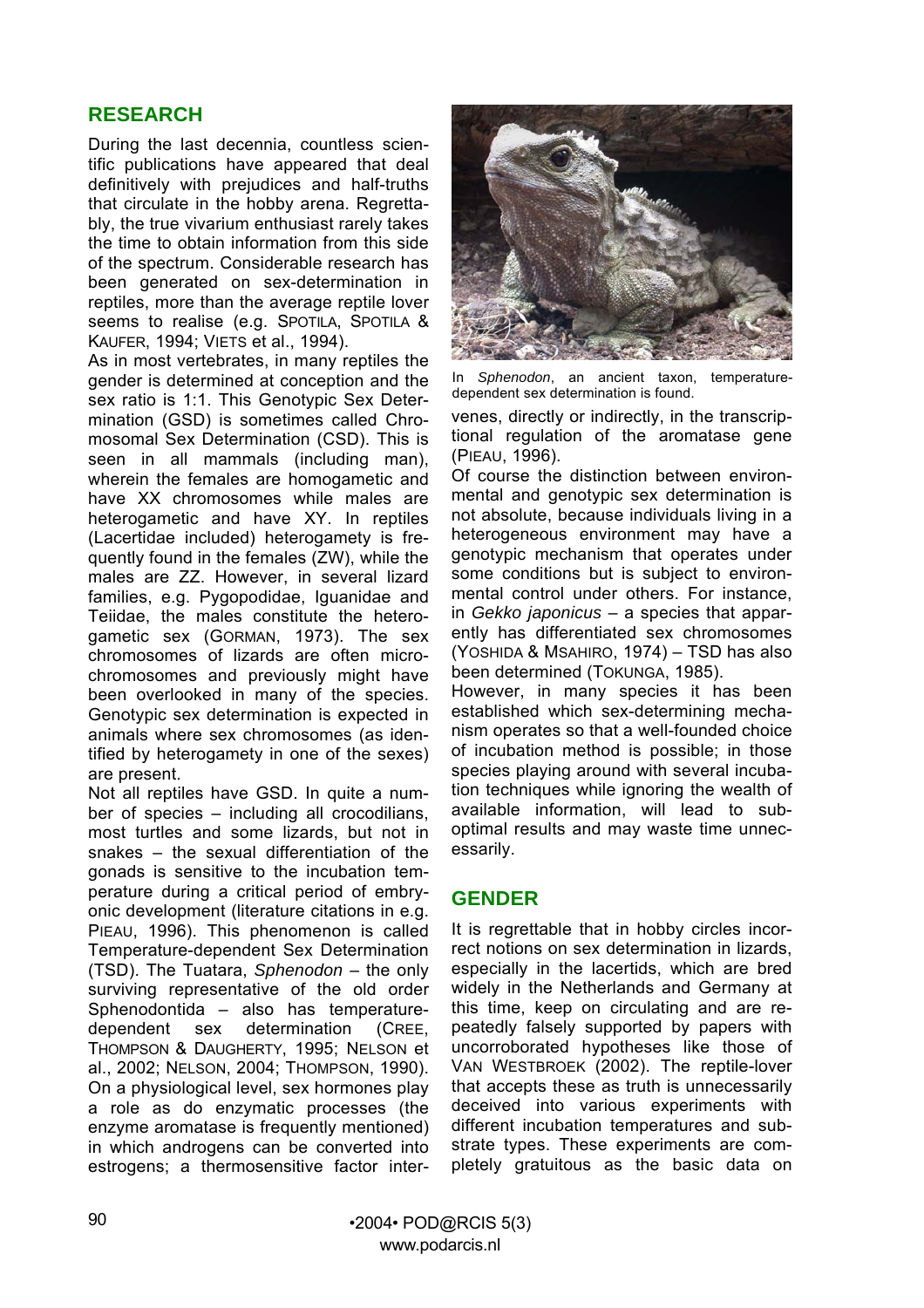temperature and/or genotypic dependent sex determination have been available for over a quarter century in most cases**,** and the rudiments of a proper technique to be used for egg incubation are well-known (summaries e.g. in IN DEN BOSCH, 1996; KÖHLER, 1997).

It is therefore lamentable that VAN WESTBROEK (2002) once again suggested that the gender of the embryo in the incubating lacertid egg can be influenced by the temperature: "…it seems that around 24.5°C … more female hatchlings appear". The critical reader would like to see this 'seeming' confirmed with data and a proper statistical test. It turns out that this is simply an incorrect assumption: in Lacertidae the sex is determined by genotype. These reptiles possess sex chromosomes; more or less similar to mammals and birds, which renders the temperature during incubation irrelevant.

Historically GORMAN & ATKINS (1966) and COLE, LOWE & WRIGHT (1967) were the first to determine sex chromosomes in a lizard (*Anolis* and *Sceloporus* respectively). The first discovery of sex chromosomes in a lacertid was in *Lacerta bilineata* by RAYNAUD & PIEAU (1972). More recently JI & BRAÑA (1999) again (previously demonstrated in VAN DAMME et al., 1992) confirmed clearly that in the lacertid *Podarcis muralis* incubation temperatures did not affect the sex ratio.

Naturally, Temperature-dependent Sex Determination is a system proven to be active in other reptiles including turtles (BULL & VOGT, 1979). In an older overview of sex determination in reptiles, BULL (1980) already mentioned that sex chromosomes – indicative of GSD – are commonly found in snakes and lizards (the group Squamata), but are apparently rare in turtles and are absent in crocodilians and the Tuatara, in which TSD is customary.

In reptiles that depend on TSD, the temperature to which the embryo is exposed



*Emys orbicularis* is an example of a species of turtle where sex determination is temperature-dependent. Photo: H.A.J. in den Bosch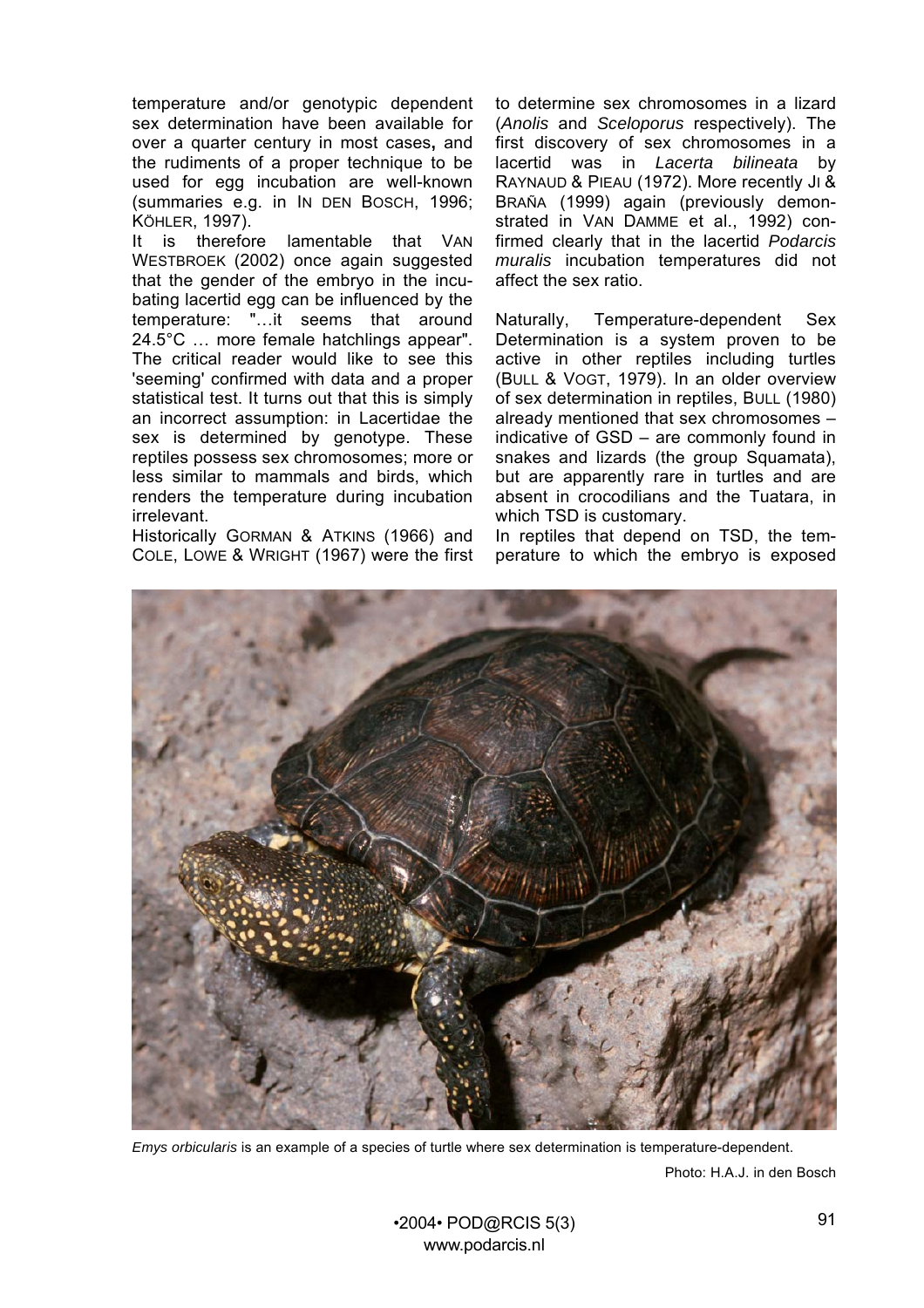

Copulation of *Podarcis pityusensis.*

during a certain portion of the incubation period is essential. For most reptiles with TSD, the thermosensitive period is in the middle third to half of embryonic development (e.g. BULL & VOGT, 1981). At the socalled critical temperature, but more properly referred to as the pivotal range, an equal sex ratio is observed. High and low temperatures are relative notions; in the Tuatara these are in the range of 18-22°C, whereas in many other reptiles it falls between 25-33°C. Three types of TSD have been recognised (summary in DEEMING & FERGUSON, 1991). In type I females develop at higher temperatures than those which induce development of males (this can be seen in many turtle species). For type II, which is evident in some crocodilians – e.g. *Alligator mississippiensis* (see FERGUSON & JOANEN, 1983) – and a few lizards, e.g. *Eublepharis macularius*, male determining temperatures are higher than those are for females. For type III, females are produced at low and high temperatures, with males resulting at intermediate temperatures (e.g. *Gekko japonicus*, *Crocrodylus johnstoni*, *Chelydra serpentina*).

Theoretical intermediate states between GSD and TSD are feasible (PIEAU, 1996; SARRE, GEORGES & QUINN, 2004). In Lacerti-

Photo: H.A.J. in den Bosch

dae this intermediate state of sex determination is quite unlikely. This is corroborated by ODIERNA et al. (1993), who reported that sex chromosomes are present in all Lacertidae, and there has been no proper data series published to lead to any other hypothesis. Unfounded conclusions like those of VAN WESTBROEK (2002) lead to incorrect rumours in hobby circles that temperature is a gender-determining factor. There is, by the way, a report in Dutch hobby literature that seems to support the finding of VAN WESTBROEK (2002) mentioning that temperature is involved in sex determination in some lacertids: EICHENBERGER (1981) stated that when incubating eggs of *Podarcis pityusensis* at 29°C he obtained "1 male to 10-15 females". This piece of information has been cited in the international scientific literature (JANZEN & PAUKSTIS, 1991; VIETS et al., 1994) and as such has taken on a life of its own as a fact about Lacertidae. A more recent consultation with Paul Eichenberger revealed that at the time of original publication he believed there were only two males among the 25-30 offspring bred, as the remainder were brown in colour similar to the adult female of the breeding pair. Later he learned that males can look like females, notably when housed with really stocky males in the same enclosure. Many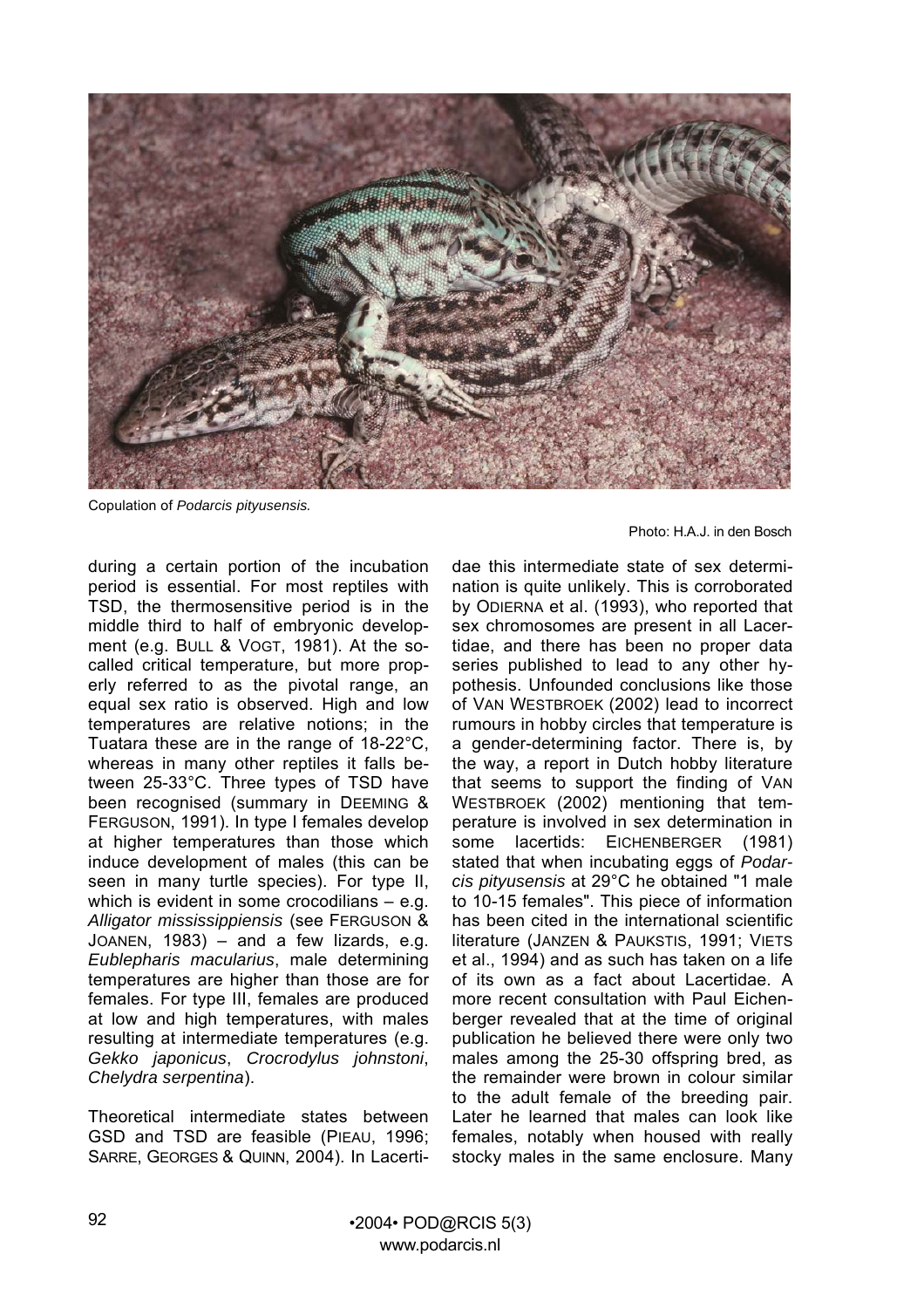

Larva of *Pleurodeles waltl*; a species in which both temperature and genetics can play a role in sex determination.

Photo: H.A.J. in den Bosch

experienced lacertid keepers are familiar with this phenomenon. Such apparent females can obscure the issue of temperature-dependent sex determination.

My own experiences with the species using the same temperature (although with only 12 eggs) do not point to a skewed sex ratio. Nevertheless, Piet Mantel (pers. com.) suspects differently as "there were always just a few males in that species [*P. pityusensis*] (but these can be just purely accidental observations)". Michael Kroniger has been breeding the species for years and reports (in litt.) that while some clutches show a biased sex ratio, on average the sex ratio is 1:1. Also Nico Ross (pers. com.) is quite familiar with breeding *P. pityusensis pityusensis* and *P. pityusensis formenterae* and he states that in over 200 offspring, incubated at 29-30°C, the sex ratio was on average equal. In his experience, young animals are indeed difficult to sex purely morphologically, but the number of transversal rows of ventrals was significantly

higher in females (≥27-29) than in males (≤25-27).

Temperature-dependent sex determination certainly exists in lizards. Actually, the first account of the phenomenon was by CHARNIER (1966) in *Agama agama*. To complicate matters, in an amphibian species the overriding of TSD in an animal that typically displays GSD has been demonstrated. Under the effect of heat treatment (30-32°C) ZW [=female] larvae of the amphibian *Pleurodeles waltl* (a species with ZZ/ZW genotypic sex determination) become phenotypic males (discussed in PIEAU, 1987). When heat-induced ZW neomales of *P. waltl* are crossed with ZW standard females, the sex ratio of the progeny is three females to one male. Some females of this offspring have a WW genotype. If they are bred with ZZ standard males, the offspring are 100% phenotypic males. It shows that GSD and TSD may co-exist in the same species, with the latter overriding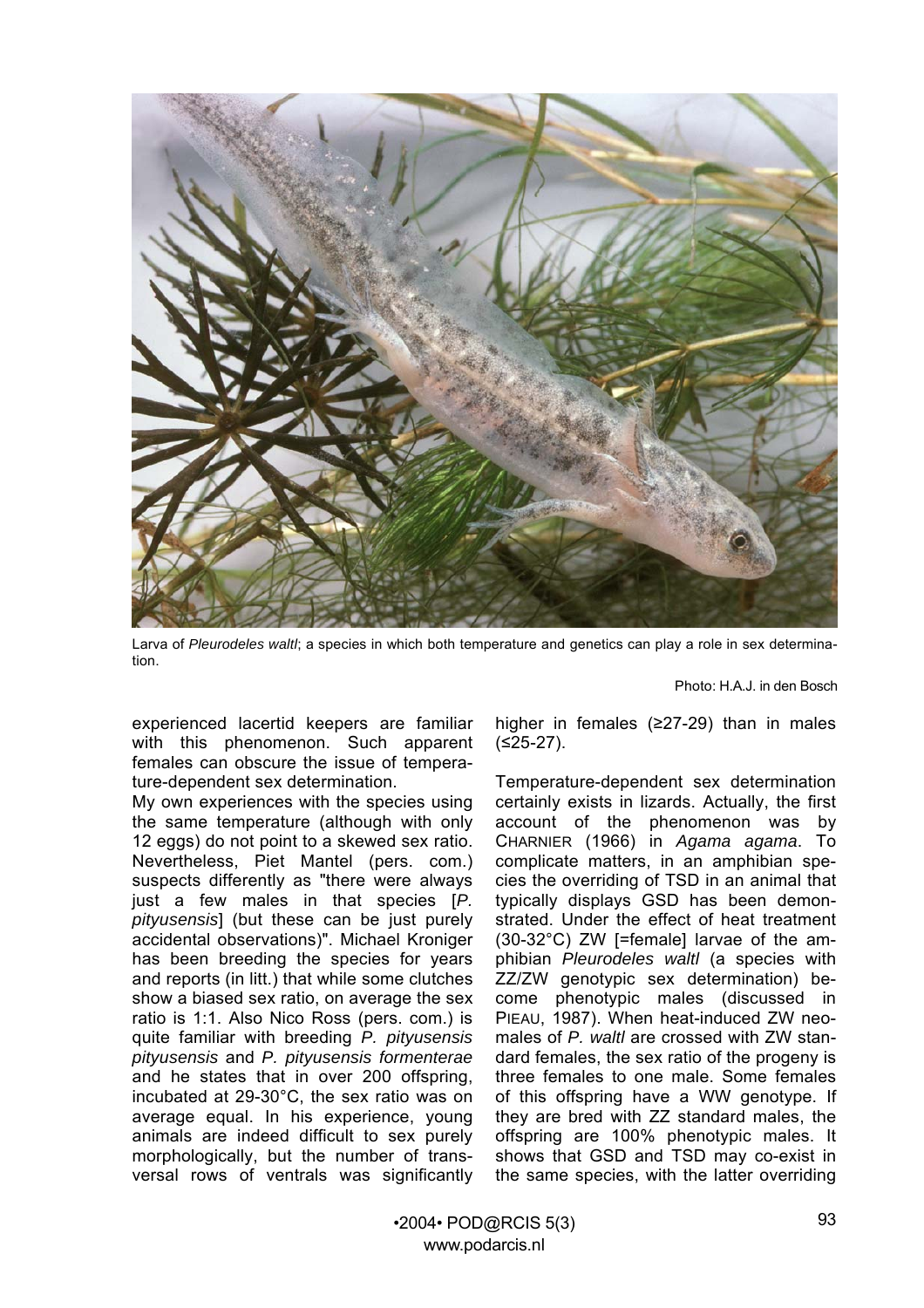the former. In reptiles under special circumstances, an environmental overriding of a weak ZW/ZZ sex determining mechanism was suspected (e.g. ZABORSKI, DORIZZI & PIEAU, 1988; for amphibians see e.g. WALLACE, BADAWY & WALLACE, 1999). What these facts illustrate, is that there is a need to keep an open mind, as new possibilities continually present themselves, but also that only carefully documented findings can really help increase our understanding of any new data that arises.

Reports (PACKARD, PACKARD & GUTZKE, 1985; PACKARD et al, 1987) that the water potential of the substrate affects sex determination (in e.g. the turtle *Chrysemys picta*, and the lizard *Podarcis muralis*) have been discredited (see PACKARD, PACKARD & BIRCHARD, 1989; JI & BRAÑA, 1999), as has the idea that the restriction of gas and water vapour conduction in alligator eggs affects the sex ratio (DEEMING & FERGUSON, 1991). On the 'why' of TSD and GSD and the advantages and disadvantages of both systems much has been written (there is a recent summary in SARRE, GEORGES & QUINN, 2004). These types of sex determining mechanisms should not be viewed as fundamentally different, but rather as opposite ends of a continuum. This is not the right place to elaborate on these aspects. The main factors to take into account

are life span, age of maturity, social structure, and ecological conditions. As an example, FERGUSON & JOANEN's (1983) analysis of *Alligator mississippiensis* can be consulted.

In nature conservation and reintroduction programs, females are often considered more valuable because of their greater reproductive potential. It may consequently not be surprising that some Americans (Crews & Wibbels) patented (US 5201280 / 19930413) a 'Method for preferential production of female turtles, lizards, and crocodiles'. The inventors summarise their procedure as follows: "A method for sex reversal in reptiles and their derivatives comprising the steps of sterilising the surface of a fertilised egg; injecting the egg with a material that causes sex reversal at least before the first two-thirds of incubation of the egg has passed; and sealing any holes in the egg. In a preferred embodiment, the material that causes sex reversal includes natural estrogens or its synthetic mimics. In an alternative embodiment, the material is applied to the surface of the egg. By practising the aforesaid method, sex reversal in reptiles and their derivatives is accomplished and viable all female sexed hatchlings are capable of being produced thereby."

| Water potential<br>(kPa) | Incubation me-<br>dium (dry) (g) | Water $(g)$ |
|--------------------------|----------------------------------|-------------|
| $-150$ (wet)             | 300 g vermiculite                | 337.5       |
| $-150$ (wet)             | $4000$ g sand                    | 38.8        |
| $-200$ (wet)             | 300 g Perlite                    | 150.0       |
| -550 (average)           | 300 g vermiculite                | 84.5        |
| $-550$ (average)         | 4000 g sand                      | 28.0        |
| $-800$ (dry)             | 300 g vermiculite                | 56.5        |
| $-950$ (dry)             | 300 g vermiculite                | 51.2        |
| $-950$ (dry)             | $4000$ g sand                    | 24.0        |

Table. The table illustrates the quantities of water and incubating substrate needed in combination to attain different humidity levels. The recommendations are based on a temperature of approximately 29°C in a closed box (after PACKARD, PACKARD & GUTZKE (1985) and PACKARD et al. (1987)). The vermiculite used is by Terra Lite and has a grain size of 3; the sand is coarse river sand.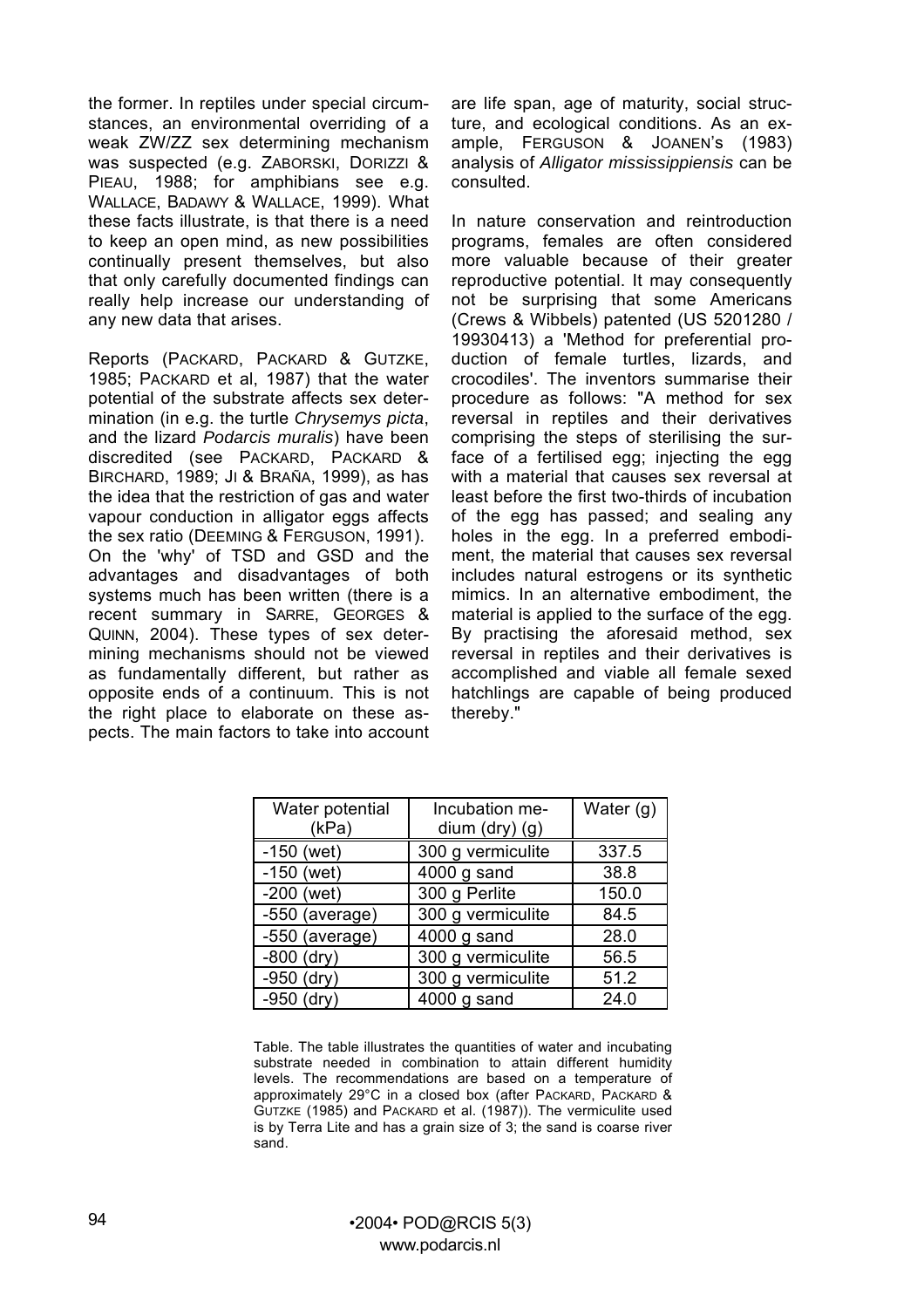#### **INCUBATION**

It is sad that authors like VAN WESTBROEK (2002) did not search for more information and/or were not supplied with adequate background literature by their editorial board. These writers consequently take their own limited experience as a standard, in this case concerning incubation techniques. Neither the hobby literature on incubating lacertid eggs published in Dutch in the same periodical (e.g. IN DEN BOSCH, 1996), nor a well-known book (KÖHLER, 1997) was consulted.

Had this been done, it would have become clear that in essence it is quite irrelevant which incubating medium is used or in what kind of incubator the eggs are deposited. It is all about humidity and temperature within reasonable bounds. The rest is extraneous. Indeed, it is difficult to measure humidity in terms of water potential (in kPa). That is why e.g. IN DEN BOSCH (1996) presented a

table (reprinted here) that mentioned the combination of specific amounts of substrate and water needed to obtain the correct humidity. The same applies to substrates as sand and vermiculite, both of which VAN WESTBROEK (2002) rejected. There is at first sight nothing inherently wrong with that author's final choice of

cactus potting soil as his incubating medium, but his reasoning for discarding other possibilities is less than well-founded. None of the problems encountered by Van Westbroek can be traced back to the material used, as it is more likely personal errors are responsible. In addition, the large-scale aspect, which seems to fascinate the author, turned up again: one can stack the eggs in the cactus potting soil so that more eggs can be incubated in the same incubator. There is no overview, which means that a rotten egg could contaminate the rest, and possible problems during hatching can be missed. The reader is interested in knowing more about this cactus soil. What fractions is it composed of? Is fertiliser added? What is the pH? Is the eggshell affected in any manner? How much water is added to maintain the proper humidity levels?

It is worth reminding ourselves that in nature lizard eggs are not shielded from outside influences. One can be of the opinion that in common potting soil eggs discolour to "ugly brown" (VAN WESTBROEK, 2002), but whether this is really a bad thing, is a matter of dispute. It is a familiar fact that crocodile eggs fail to hatch, or hatch with much difficulty, when incubated under very hygienic circumstances (FERGUSON, 1981c; MCCARTNEY, 1990). Why does this occur? In nature, in the nesting mounds constructed by the female, a certain acidity develops when the plant material disintegrates causing the egg shell to thin from the outside (FERGUSON, 1981a, b; 1982). FERGUSON (l.c.) described this as follows. As incubation progresses, the outer, densely calcified layer of the alligator eggshell shows progressive crystal dissolution with the production of concentrically stepped erosion craters. This dissolution is caused by the acidic metabolic by-products

> of nest bacteria. Extrinsic degradation serves to gradually increase the porosity and decrease the strength of the eggshell. If the decomposition of the outer layer is prevented, then the full-grown embryo is virtually imprisoned (FERGUSON, 1981c) and will die.

In many species of Lacertidae whose eggs I incubated

on Perlon aquarium filter material – pH 6.5- 7.0 – the problem of a too thick outer eggshell in the last phase of incubation never occurred. This does not mean that in other reptiles such a contingency should be disregarded. A good example would be the Dutch Grass Snake *Natrix natrix* that likes to oviposit in dunghills and compost heaps. In general, one would expect a lower pH under more anaerobic circumstances, thus in species that make nests or use decomposing matter in some form. Most reptiles do not do this, so a neutral pH would be expected where they deposit their eggs.

To prevent tipping the scale to the other side – using an acid incubating environment for arbitrary species  $-$  it is good to know that the embryo uses all of the nutrients present in the egg optimally. This is also true for the egg shell, in which the calcium present not only increases the strength of



*Alligator mississippiensis* hatching.

Photo: [www.gatorland.com](http://www.gatorland.com/)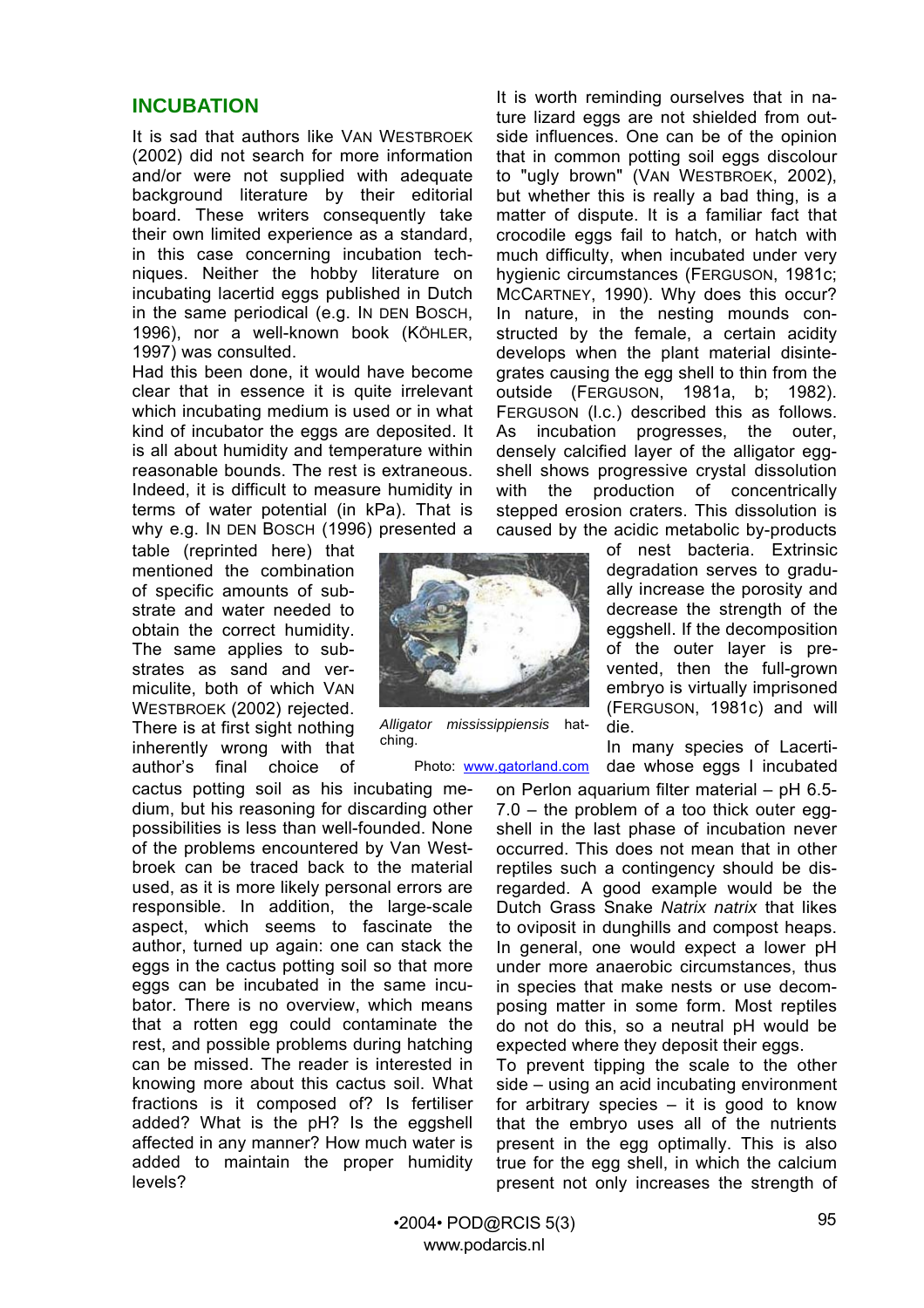the outer casing, but is also used by the developing embryo in a complex phasing (e.g. FERGUSON, 1982; JI et al. 1997; SAHOO et al., 1998). The calcium left in the eggshell during the last days of incubation, is transported to the remainder of the yolk and can be used by the young reptile soon after hatching (e.g. DEEMING & FERGUSON, 1991; PACKARD & PACKARD, 1989). An artificially weakened eggshell can thus have a disastrous influence on both the embryo and the hatchling.

#### **VITAMINS**

For all animals, but certainly for Lacertidae in terraria, a well-balanced supplement of vitamins and minerals in the food is essential. These basics have been known for years and there is little or no need to deviate from proven, perfectly functioning dosages. Nevertheless VAN WESTBROEK (2002) advised "vitamin AD aquosum, 50.000 and 10.000 IU/ml respectively, 1 ml added to 1 litre water". Disregarding the fact that he should have explicitly mentioned vitamin  $D_3$  (the other D vitamins have no effect at all in the calcium metabolism: see for instance MANTEL, 1994), this is an overly large dosage of vitamin A (with a large risk of hypervitaminosis, resulting in – among other problems – an excessive production of skin cells) and relatively little vitamin  $D_3$ since for egg bearing females we prefer 20.000 IU (see: How to keep… European Lacertids [http://www.podarcis.nl\)](http://www.podarcis.nl)/). The addition of calcium lactate by VAN WESTBROEK (2002) is a good idea, although the dosage could be specified with more clarity and greater detail than "a teaspoon with a head in a beer glass of water", and it should be mentioned that calcium and the other necessary minerals can be provided in other ways (IN DEN BOSCH & KLAASSE, 1998).

## **NATURE - TERRARIUM**

Keeping animals in a vivarium creates an unnatural situation: however much one tries, it is just an approximation of what happens in the wild. Most vivarium enthusiasts nevertheless strive for an approach that most closely resembles the natural rhythm of their animals. Thus I was rather surprised that apparently nobody was dis-



A Canary Island lacertid, *Gallotia galloti eisentrauti*, hatching.

Photo: H.A.J. in den Bosch

turbed by the by VAN WESTBROEK (2001) propagated double reproductive periods, whereby he deceived his European lizards by inducing a short and very early hibernation that led to an extra oviposition episode in November-December. This is an absurd situation that puts unnecessary stress on the animals. His own casual remarks about "strange behaviour", "pregnant females and brightly coloured males at the end of September", "many eggs are unfertilised" clearly prove this. Besides, the value of this additional breeding effort is extremely dubious, unless one intends to walk the path of intensive ranching where the yield should be as high as possible.

Everyone who is familiar with the reptile scene, including Van Westbroek, is aware that the market for these small lizards is not large and has been close to saturation for years. Thus high numbers of offspring are not necessary, and ethically speaking are even unwanted. This not only goes for The Netherlands, but applies abroad as well. Even in Germany, which has one of the largest herpetological societies in the world (Salamandra, with over 8000 members), the species bred by VAN WESTBROEK (2001) are very difficult to dispose of. Sure, at commercial events wild-caught specimens exchange hands readily, but we are talking here about serious reptile keepers, who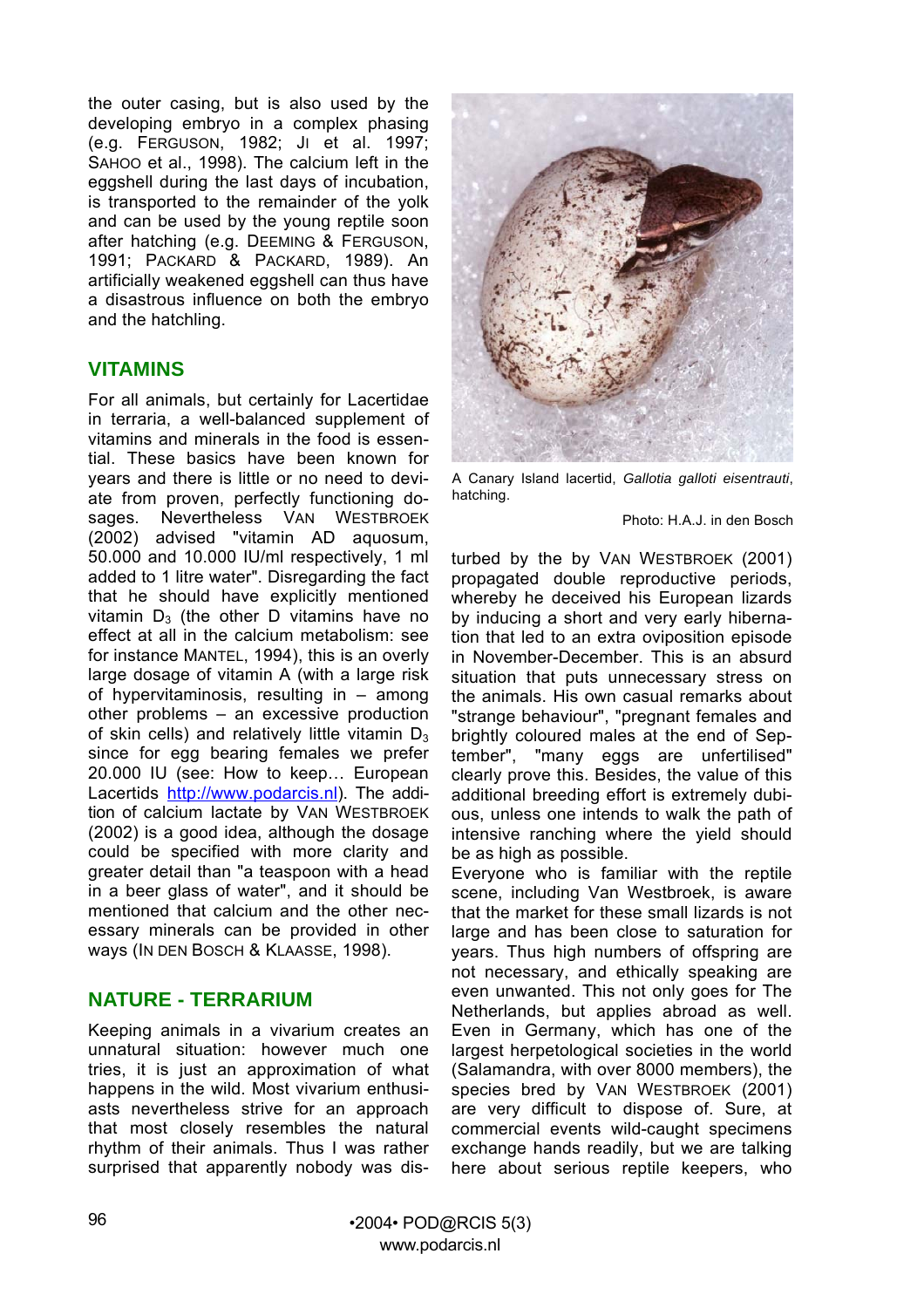

Tail-biting in *Algyroides nigropunctatus*: an introduction to mating.

Photo: H.A.J. in den Bosch

already have what they want and/or have friends who breed when requested so that getting rid of lacertid offspring can be very difficult.

By the way, it would have been correct of VAN WESTBROEK (2001) when he had referred to EICHENBERGER (1981) who twenty years earlier, in a more thoughtful way, employed the same method of breeding in winter. In this article Eichenberger used the same method of breeding in winter as VAN WESTBROEK (2001), but he quickly realised that a large surplus of lizards was created by this approach, and subsequently released the offspring at the locality of their parents and ceased using the method.

#### **CONCLUSION**

It continues to be a remarkable fact that experienced lacertid breeders now and then report skewed sex ratios. How to interpret these statements remains a difficult question to answer. As described above, apparent females (when trying to determine the sex of juvenile animals) may thoroughly disturb the picture. Rarely does the amateur keeper do a more thorough morphological or chromosomal examination. Quite often, this is impossible to do at a later date when the offspring is housed elsewhere with fellow-enthusiasts. The repeatability of the incubation circumstances can be another weak point, as not all of the thermometers used are accurate; an aberration of 2-3°C is not uncommon. Sometimes a perfectly good thermometer is available, but then the incubator is placed in an environment that is so warm or cold that the aimed for temperature is only reached during a part of the season. Prudence is called for in interpreting the

data offered by hobby herpetologists.

As argued before (IN DEN BOSCH, 1996), and backed up with a considerable amount of data in the scientific literature, it is recommended to incubate flexible, parchment-like reptile eggs like those of the Lacertidae, in fairly humid (-400/-150 kPa) environment at reasonably high (up to 30°C) temperatures, and a pH of 6.5-7. In fact, normal room temperature is alright too – in some species an even lower temperature is no problem – but my experience and that of other researchers (e.g. VAN DAMME et al., 1992) suggest that the temperature range of 25-30°C is most favourable. There are no indications that temperature or humidity influences the sex of the embryo in lacertids. Reproduction in those lizards should be confined to the single yearly natural (albeit quite possibly with multiple ovipositions) breeding period.

#### **ACKNOWLEDGEMENTS**

John Boonman and Sergé Bogaerts helped to gather additional literature. Paul Eichenberger, Michael Kroniger, Piet Mantel and Nico Ross discussed their personal experiences with breeding of European lizards with me. Thanks to all of them.

#### **SUMMARY**

In response to two previously published accounts, it is pointed out that successful incubation of lizard eggs does not primarily depend on the medium on or in which the eggs rest, nor on the incubator. Successful incubation is solely based on the two physical variables of humidity (measured as water potential in kPa) and temperature. When these variables are within the proper range (-400/-150 kPa and 25-30°C) then the chief criteria are met. The inaccurate suggestion that the sex of lacertids is related to incubation temperature is rejected because the gender of the young in this group of reptiles is determined genetically. The single report cited in the scientific literature that discussed TSD in a lacertid (*Podarcis pityusensis*) is refuted by considering larger samples of incubated eggs. Similarly, reports that water potential of the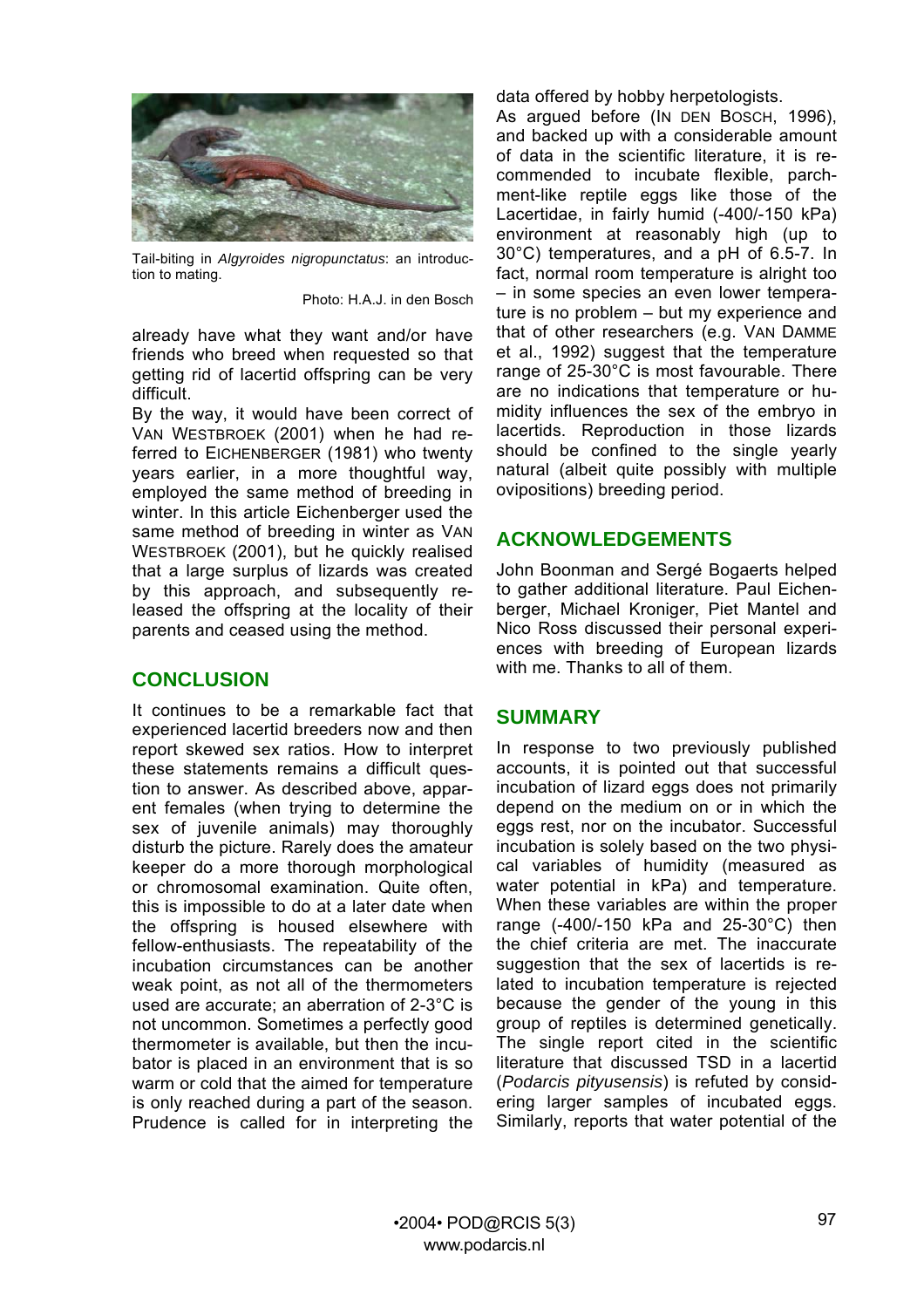substrate affects sex determination have also been discredited in the scientific literature.

The sometimes in hobby literature propagated short, artificially induced additional hibernation soon after the summer to bring on an additional reproductive period with

egg production in November/December, is objectionable. The stress on the animals is such that the health of the lizards is compromised. Moreover, among serious reptile enthusiasts there is only a limited demand for lacertids, discounting the need for so many offspring.

# **LITERATURE**

BOSCH, H.A.J. IN DEN, 1996. Incubatie van reptieleneieren. Lacerta 54: 89-96.

- BOSCH, H.A.J. IN DEN & R.G. BOUT, 1998. Relationships between maternal size, egg size, clutch size and hatchling size in European lacertid lizards. J. Herpetol. 32(3): 410-417.
- BOSCH, H.A.J. IN DEN & H.J.M. KLAASSE, 1998. Kalkpreparaten. Lacerta 56: 162-176.
- BULL, J.J., 1980. Sex determination in reptiles. Quart. Rev. Biol. 55: 3-21.
- BULL, J.J. & R.C. VOGT, 1979. Temperature-dependent sex determination in turtles. Science 206: 1186-1188.
- BULL, J.J. & R.C. VOGT, 1981. Temperature-sensitive periods of sex determination in Emydid turtles. J. exp. Zool. 218: 435-440.
- CHARNIER, M., 1966. Action de la température sur la sex-ratio chez l'embryon d'*Agama agama* (Agamidae, Lacertilien). C.R. Séanc. Soc. Biol. Fil. 160: 620-622.
- COLE, J., C.H. LOWE & J.W. WRIGHT, 1967. Sex chromosomes in a lizard. Science 155: 1028-1029.
- CREE, A., M.B. THOMPSON & C.H. DAUGHERTY, 1995. Tuatara sex determination. Nature 375: 543.
- DAMME, R. VAN, D. BAUWENS, F. BRAÑA & R.F. VERHEYEN, 1992. Incubation temperature differentially affects hatching time, egg survival, and hatchling performance in the lizard *Podarcis muralis*. Herpetologica 48: 220-228.
- DEEMING, D.C. & M.W.J. FERGUSON (ed.), 1991. Egg incubation, its effect on embryonic development in birds and reptiles. Cambridge University Press, Cambridge.
- EICHENBERGER, P., 1981. Smaragdhagedissen kweken op bestelling. Lacerta 39: 72-76.
- FERGUSON, M.W.J., 1981a. Extrinsic microbial degradation of the Alligator eggshell. Science 214: 1135-1137.
- FERGUSON, M.W.J., 1981b. Increasing porosity of the incubating alligator *Alligator mississippiensis* egg shell caused by extrinsic microbial degradation. Experientia 37(3): 252-255.
- FERGUSON, M.W.J., 1981c. Extrinsic erosion of the alligator eggshell. J. Anat. 132: 451.
- FERGUSON, M.W.J., 1982. The structure and composition of the egg shell and embryonic membranes of *Alligator mississippiensis*. Trans. zool. Soc. Lond. 36: 99-152.
- FERGUSON, M.W.J. & T. JOANEN, 1983. Temperature-dependent sex determination in *Alligator mississippiensis*. J. Zool. Lond. 200: 143-177.
- GORMAN, G.C., 1973. The chromosomes of the Reptilia, a cytotaxonomic interpretation. In: CHIARELLI, A.B. & E. CAPANNA (ed.). Cytotaxonomy and vertebrate evolution. Academic Press, London/New York, pp. 349-424.
- GORMAN, G.C. & L. ATKINS, 1966. Chromosomal heteromorphism in some male lizards of the genus *Anolis*. Amer. Natur. 100: 579-583.
- JANZEN, F.J. & G.L. PAUKSTIS, 1991. Environmental sex determination in reptiles: Ecology, evolution and experimental design. Quart. Rev. Biol. 66: 149-179.
- JI, X. & F. BRAÑA, 1999. The influence of thermal and hydric environments on embryonic use of energy and nutrients, and hatchling traits, in the wall lizards (*Podarcis muralis*). Comp. Biochem. Physiol. A., Mol. Int. Physiol. 124: 205-213.
- JI, X., P.Y. SUN, S.Y. FU & H.S. ZHANG, 1997. Utilization of energy and nutrients in incubating eggs and post-hatching yolk in a colubrid snake, *Elaphe carinata*. Herpetol. J. 7: 7-12.